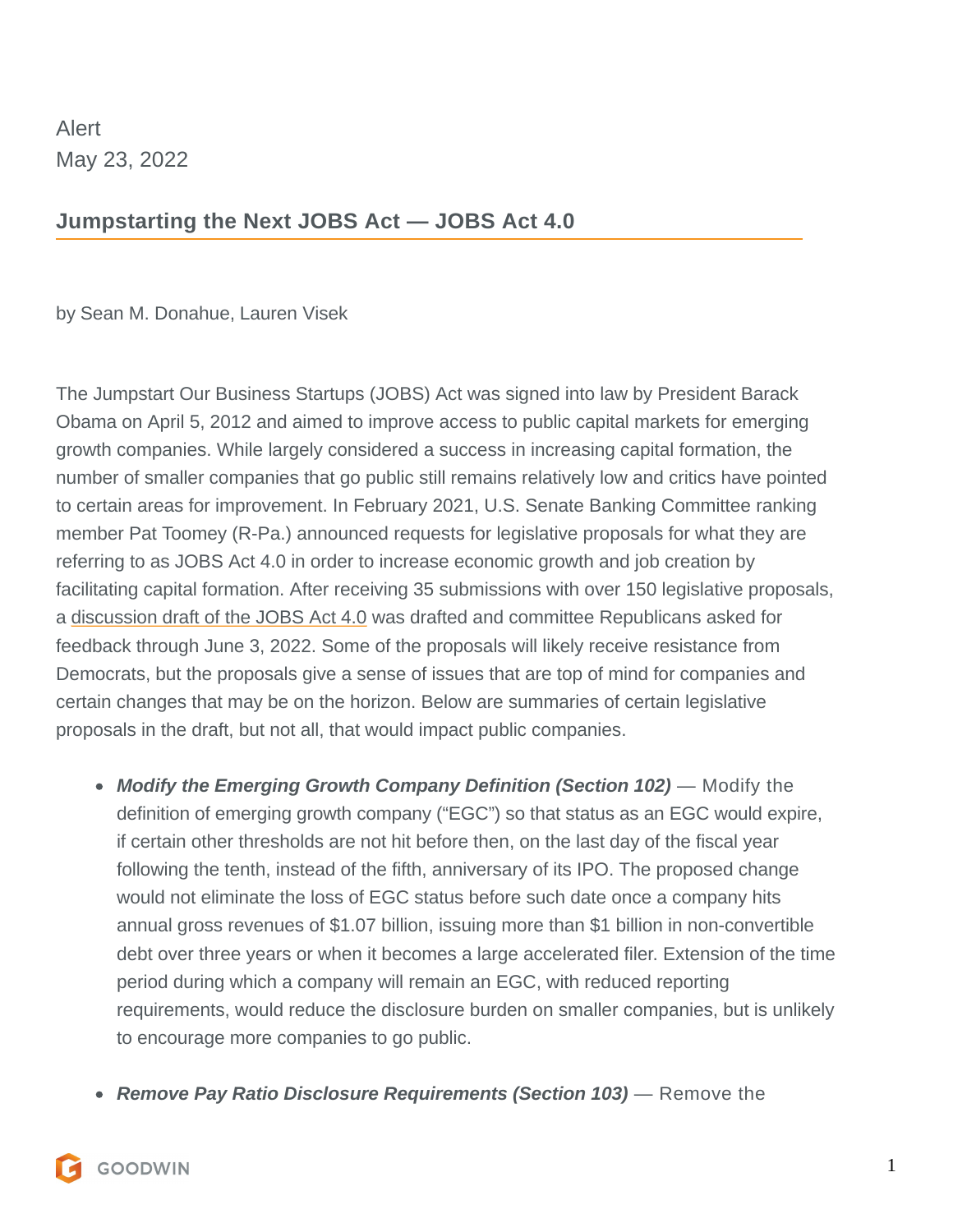requirement under Section 953(b) of the Dodd-Frank Wall Street Reform and Consumer Protection Act ("Dodd-Frank Act") for CEO pay ratio disclosures to be included in proxy statements and include a prohibition on passing substantially similar rules. Disclosure of CEO pay ratios is largely unpopular with companies, but important to investors and eliminating the disclosures would likely be controversial.

- **Remove Conflict Mineral Disclosure Requirements (Section 103)** Remove Sections 1502, 1503 and 1504 of Title XV of the Dodd-Frank Act and items (p) and (q) under the Securities Exchange Act of 1934 (the "Exchange Act"), which includes requirements to disclose information related to conflict minerals, coal or other mine safety and payments by resource extraction issuers. These revisions would reduce the reporting burden on public companies that are subject to these reporting requirements.
- **Make Quarterly Reporting Voluntary (Section 104)** Add a new provision to the Exchange Act that issuers may, instead of filing quarterly 10-Qs, elect to file any report required under Section 13 of the Exchange Act on a semi-annual basis. Some Republicans have advocated for reduced reporting obligations to encourage longer term thinking and reduce expenses. The proposed legislation would apply to all companies, not just EGCs or smaller companies, and is likely to face resistance as it would decrease transparency to investors.
- **Making Compliance with §240.14a-8 Regarding Shareholder Proposals Voluntary (Section 105)** — Remove the requirement that a company has to include a shareholder's proposal in its proxy statement if the shareholder meets certain eligibility requirements and follows certain procedures. Requiring companies to opt-in to Rule 14a-8 would decrease the ability for shareholders to be successful in passing shareholder proposals and would increase the cost for shareholders wanting to have such proposals voted on as they would have to file their own proxy materials.
- **Bases for Exclusion of Shareholder Proposals Apply Without Regard to Whether the Shareholder Proposal Relates to a Significant Policy Issue (Section 105)** — Companies will be able to exclude shareholder proposals under Rule 14a-8 regardless of whether the proposal relates to a significant policy issue. The SEC Staff came out withguidance in November 2021 that makes it more difficult for companies to exclude shareholder proposals that address significant policy issues which will make it easier for ESG related shareholder proposals to be included in proxy materials and passed. If the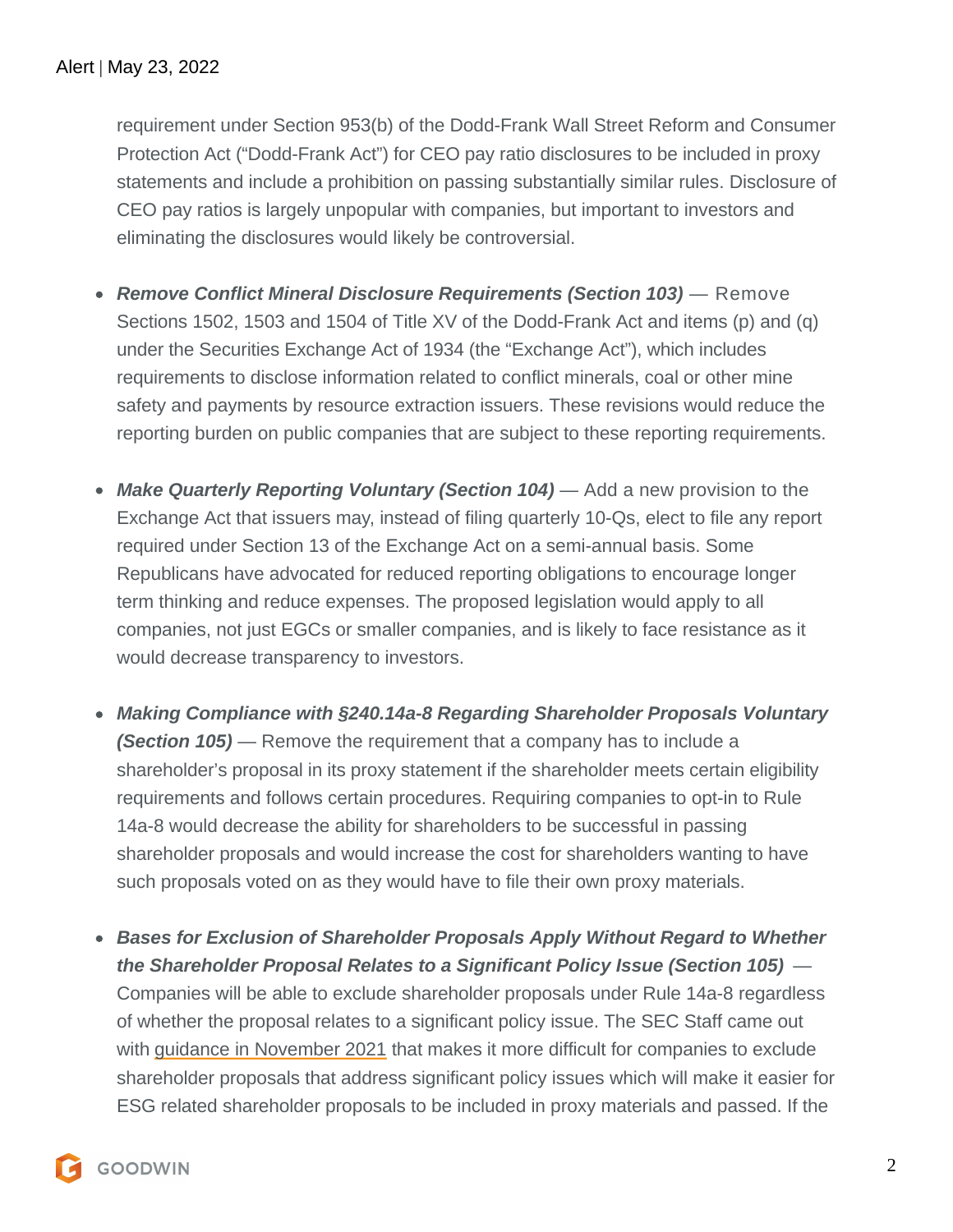proposed legislative changes were made, this guidance would be overruled and companies will be able to exclude a larger number of shareholder proposals.

- **Requires Shareholders that Submit Shareholder Proposals Under Rule 14a-8 to Hold 1% of the Market Securities of the Company and Permits Aggregation (Section 105)** — Currently, to be eligible to submit a shareholder proposal, a shareholder has to have continuously held either (i) \$2,000 or more in securities entitled to vote on the proposal for at least three years, (ii) \$15,000 or more in securities entitled to vote on the proposal for at least two years, or (iii) \$25,000 or more in securities entitled to vote on the proposal for at least one year. Under the proposed revisions, shareholders would be required to hold 1% of the market securities of the company, but would be permitted to aggregate their holdings with another shareholder or group of shareholders in order to meet the eligibility threshold. The proposed revisions would make shareholder proposals only available to large shareholders or shareholders who are able to organize enough smaller shareholders in order to meet the 1% threshold. Republicans argue decreasing shareholder proposal access will help cut down on frivolous submissions.
- **Creation of Venture Exchanges (Section 107)** Add language for the creation of venture exchanges where the securities of early-stage growth companies exempt from registration under Section 3(b) of the Securities Act of 1933 (the "Securities Act"), securities of emerging growth companies, and securities registered under section 12(b) if the issuer has a public float that is not more than the value of the public float required to qualify as a large accelerated filer or the average daily trading volume is not more than 75,000 shares during a continuous 60 day period, can trade. The proposed legislation also instructs the SEC to issue regulations to provide sufficient disclosures to investors, allows the SEC to limit transactions as appropriate, and authorizes the SEC to create an Office of Venture Exchanges. Senator John Kennedy suggested this proposal and argues that the creation of venture exchanges will allow small issuers to concentrate trading on one exchange rather than spread out across multiple exchanges.
- **Adding a Micro-Offering Exemption to Exempt Transactions (Section 204)** Including transactions involving the sale of securities by an issuer where the aggregate amount sold of all securities by the issuer during the year preceding the transaction does not exceed \$500,000 (with such threshold subject to adjustment at least every five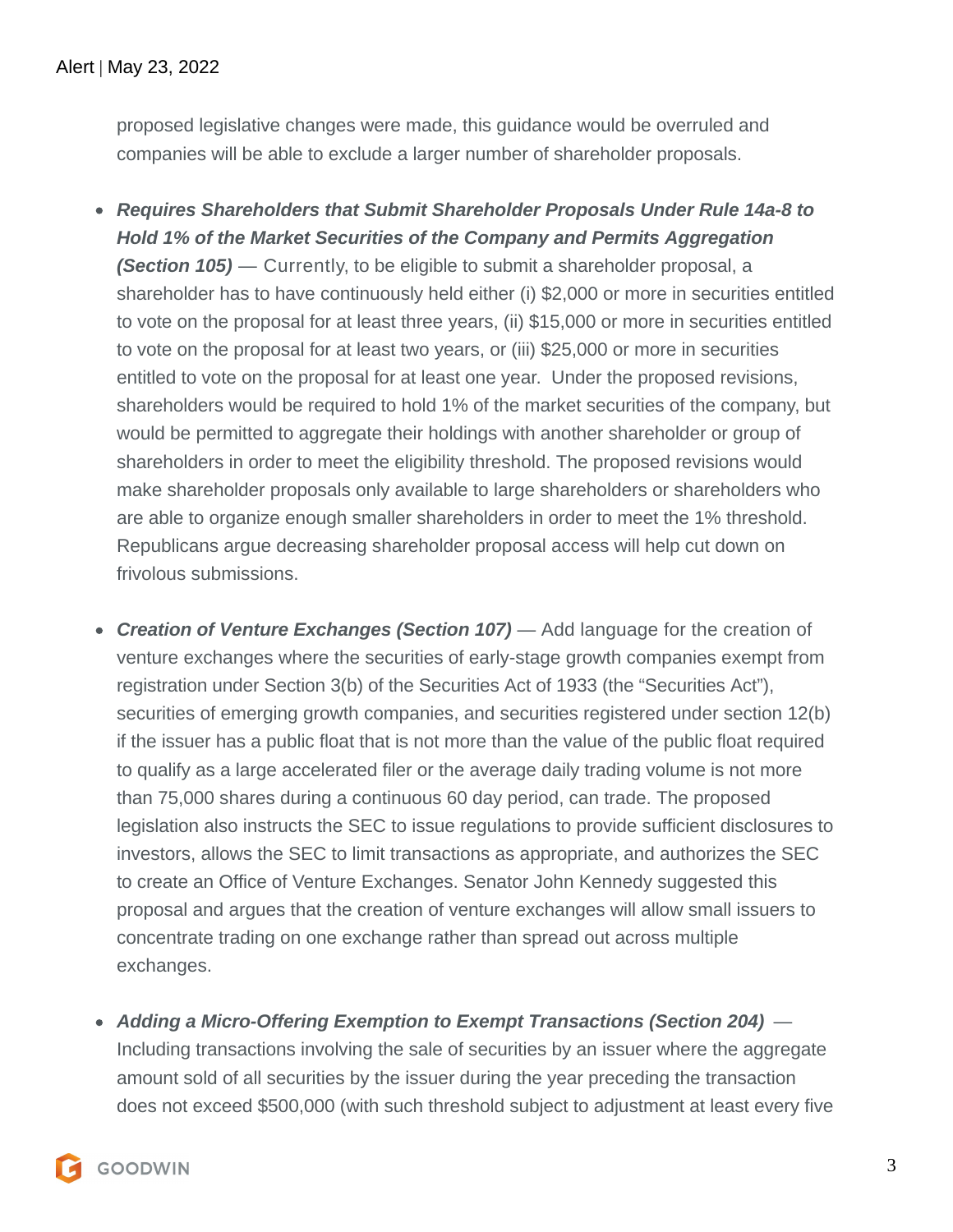years for inflation).

- **Safe Harbors for Private Placement Brokers and Finders (Section 205)** Includes legislation that the SEC will promulgate regulations for private placement brokers that are no more stringent than those imposed on funding portals. The JOBS 4.0 draft also includes disclosure requirements for private placement brokers before consummation of a private placement, requires the SEC to pass rules allowing a private placement broker to become a member of a national securities association with reduced membership requirements, and removes private placement brokers from the definitions of broker. The proposal is intended to make it easier for small companies to find investors.
- **Broker Registration Exemption for Merger and Acquisition Brokers (Section 206)** — Includes provisions for M&A brokers to be exempt from registration as a broker dealer. This proposed legislation is intended to help small companies sell their company or purchase another company.
- **Extension of the Rule 701 Exemption to Customers (Section 303)** Revisions to Rule 701 to include individuals providing goods for sale, labor or services for renumeration to the issuer or to the customers of an issuer to the same extent as the exemption applies to employees of the issuer. The definition of customers can also include, at the election of the issuer, users of a platform of the issuer. While the reasoning for the proposal is stated to allow "gig workers" to receive compensation in the form of equity, the inclusion of language permitting customers to receive equity would expand the number of people that could receive equity grants even further.
- **Permits a Certification Examination to Become an Accredited Investor (Section 306)** — Adds the ability for someone to be an Accredited Investor if an individual is certified through an examination established or approved by the SEC, any State securities commission or any self-regulatory organization without being subject to income requirements and allow anyone to invest in Regulation D securities up to 10% of their income. The proposed legislation would also make relying on a self-certification from the purchaser that they meet the income or net worth requirements under Rule 501 of Regulation D constitute reasonable steps to verify the purchasers are accredited investors. The proposal also adds additional categories of individuals that would be considered accredited investors, including any person having at least \$500,000 worth of investments. The legislation also permits the SEC to undertake a review of the definition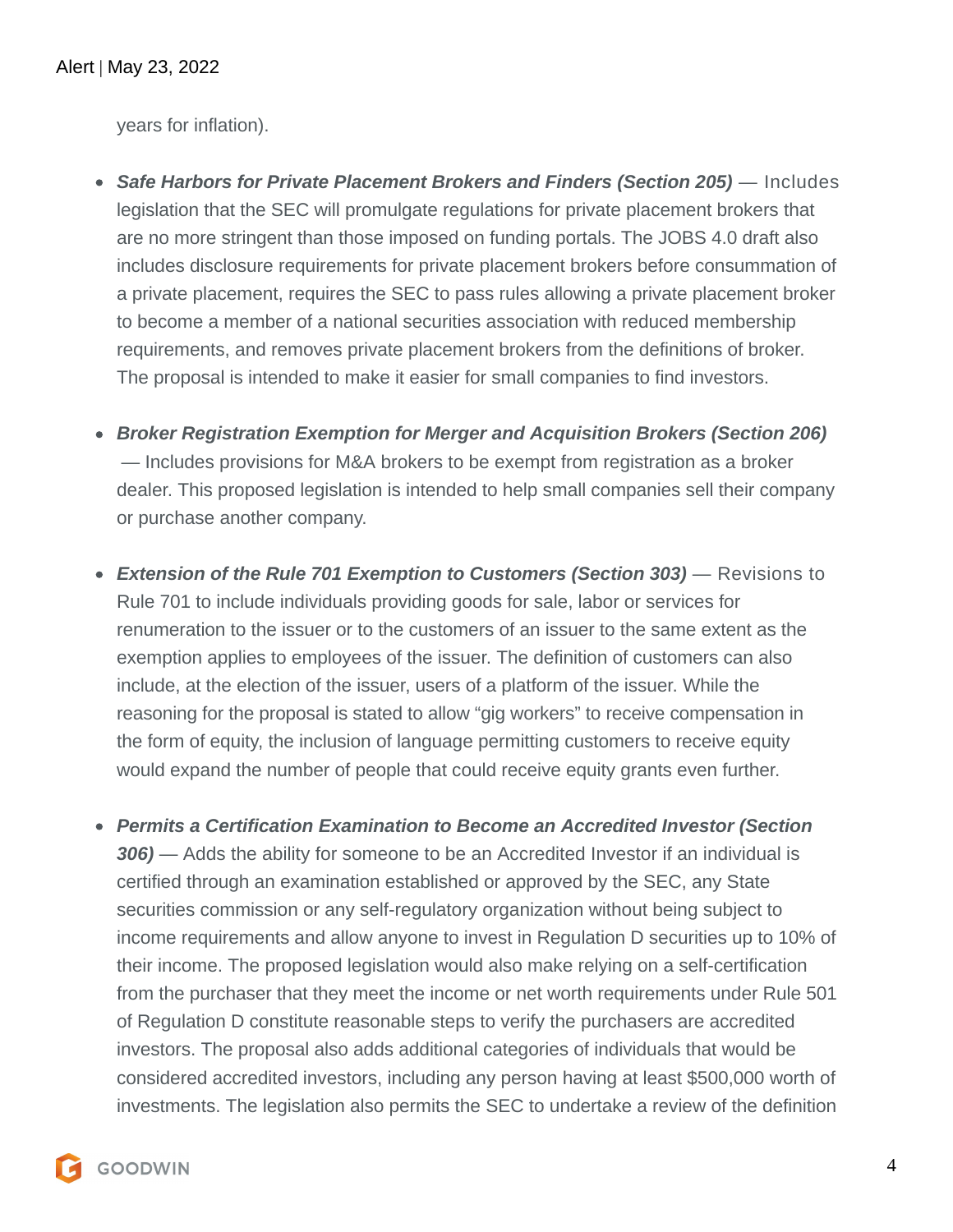of accredited investor and to make adjustments after such review as the SEC deems appropriate. Critics have argued that the accredited investor definition is overly prescriptive and excludes a lot of investors from buying stock in startups that may eventually go public and appreciate substantially in value. The proposed revisions would allow more investors to buy stock in private companies.

- **Requires Regular Evaluation and Revisions to the Definition of "small entity" (Section 401)** — Requires within one year of passing the legislation and every five years thereafter for the SEC to conduct a study of the definition of "small entity" for purposes of chapter 6 of title 5, United States Code and submit to Congress a report with detailed recommendations on the way the SEC could amend the definition of the term "small entity." The SEC is then required to issue a proposed rule within 270 days of the submission of the report to Congress to implement the recommendations in the report. The primary purpose of the proposal is to update the low asset size limits in the definitions and the SEC would need to consider regulatory impacts on more small companies.
- **Establishment of a Database to Track Bad Actors (Section 403)** Requires the establishment of a publicly available database of persons convicted or held liable for certain criminal, civil and administrative actions. The purpose of the database would be to help protect the average investor from financial fraud.

## Contacts: